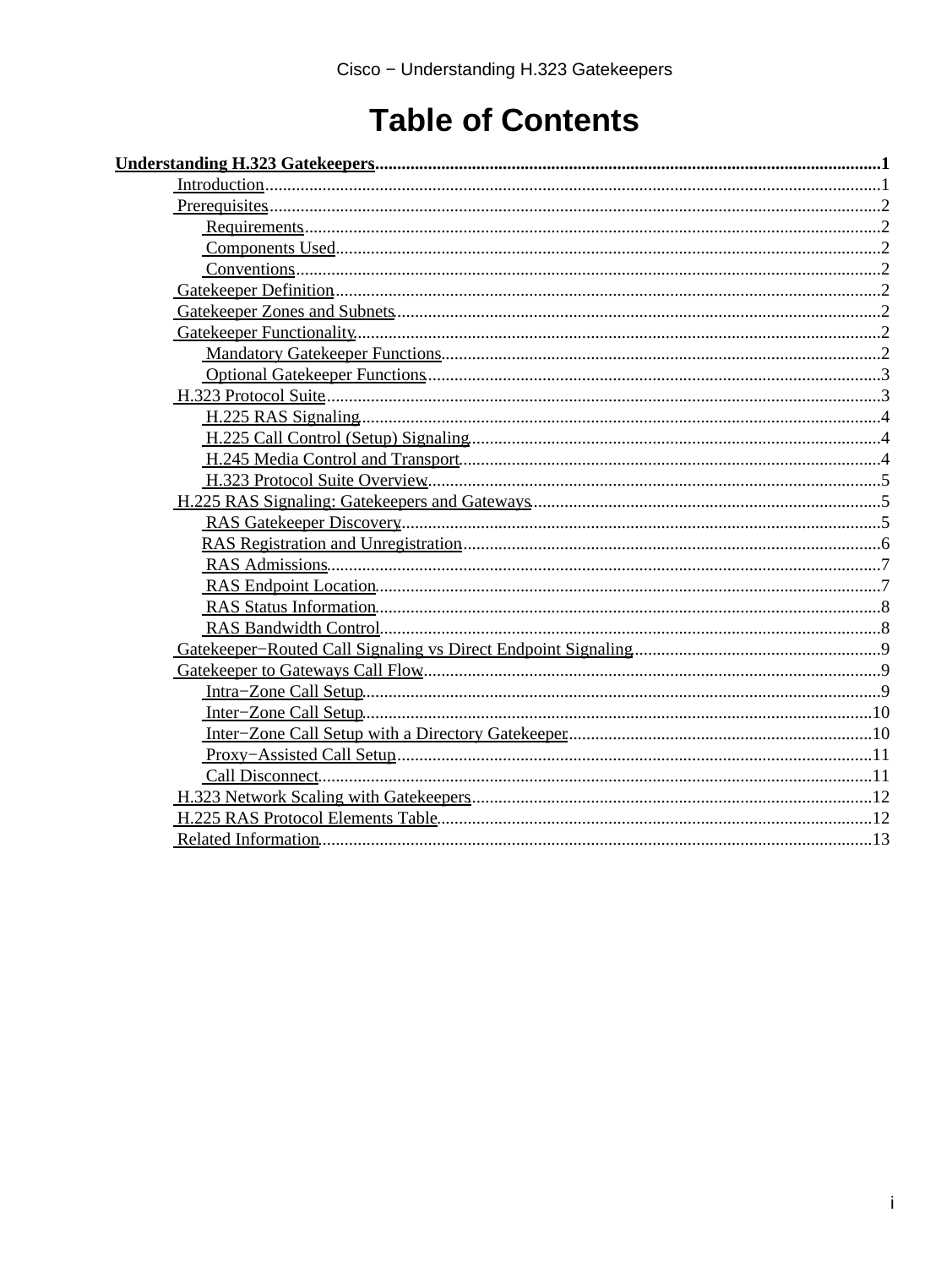<span id="page-1-0"></span>**Introduction Prerequisites** Requirements Components Used **Conventions Gatekeeper Definition Gatekeeper Zones and Subnets Gatekeeper Functionality** Mandatory Gatekeeper Functions Optional Gatekeeper Functions **H.323 Protocol Suite** H.225 RAS Signaling H.225 Call Control (Setup) Signaling H.245 Media Control and Transport H.323 Protocol Suite Overview **H.225 RAS Signaling: Gatekeepers and Gateways** RAS Gatekeeper Discovery RAS Registration and Unregistration RAS Admissions RAS Endpoint Location RAS Status Information RAS Bandwidth Control **Gatekeeper−Routed Call Signaling vs Direct Endpoint Signaling Gatekeeper to Gateways Call Flow** Intra−Zone Call Setup Inter−Zone Call Setup Inter−Zone Call Setup with a Directory Gatekeeper Proxy−Assisted Call Setup Call Disconnect **H.323 Network Scaling with Gatekeepers H.225 RAS Protocol Elements Table Related Information**

# <span id="page-1-1"></span>**Introduction**

The ITU−T H.323 standard specifies four components:

- gateway
- gatekeeper
- terminal
- multipoint control unit (MCU)

This document provides a comprehensive introduction to the functionality and operation of the gatekeeper in H.323 Voice over IP (VoIP) networks.

For an more information on H.323 refer to the H.323 Tutorial .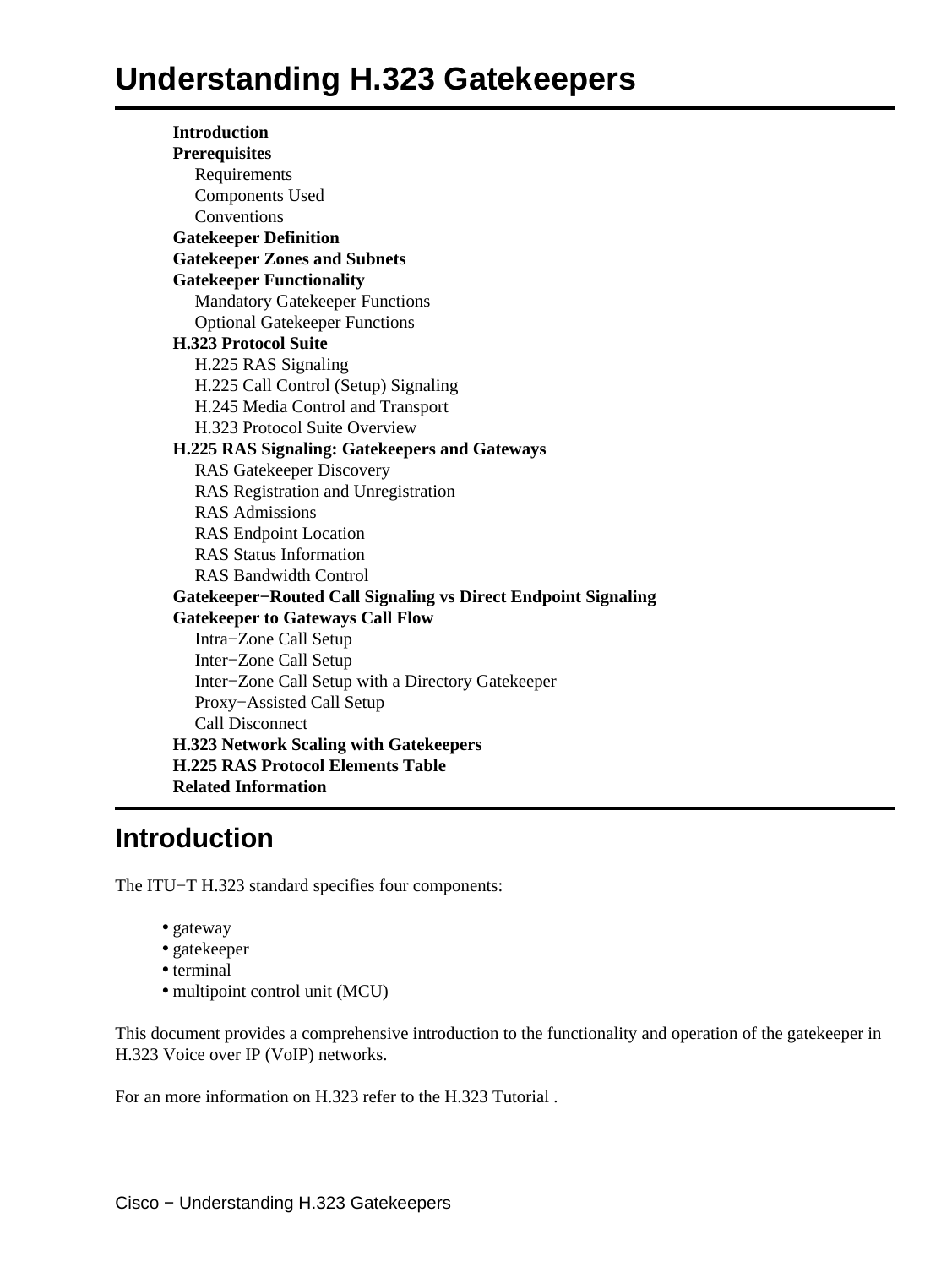# <span id="page-2-0"></span>**Prerequisites**

### <span id="page-2-1"></span>**Requirements**

Ensure that you use the H.323 Gatekeeper functionality feature, which is denoted as **x−** on the Software Center ( registered customers only) . For example, a valid Cisco IOS® for the Cisco 2600 to act as a gatekeeper is c2600−ix−mz.122−11.

## <span id="page-2-2"></span>**Components Used**

This document is not restricted to specific software and hardware versions.

## <span id="page-2-3"></span>**Conventions**

For more information on document conventions, see the Cisco Technical Tips Conventions.

# <span id="page-2-4"></span>**Gatekeeper Definition**

A gatekeeper is an H.323 entity on the network that provides services such as address translation and network access control for H.323 terminals, gateways, and MCUs. Also, they can provide other services such as bandwidth management, accounting, and dial plans that can be centralized to provide salability.

Gatekeepers are logically separated from H.323 endpoints such as terminals and gateways. They are optional in an H.323 network, but if a gatekeeper is present, endpoints must use the services provided.

# <span id="page-2-5"></span>**Gatekeeper Zones and Subnets**

A zone is the collection of H.323 nodes such as gateways, terminals, and MCUs registered with the gatekeeper. There can only be one active gatekeeper per zone. These zones can overlay subnets and one gatekeeper can manage gateways in one or more of these subnets.



# <span id="page-2-6"></span>**Gatekeeper Functionality**

The H.323 standard defines mandatory and optional gatekeeper functions as described below:

## <span id="page-2-7"></span>**Mandatory Gatekeeper Functions**

- Address Translation Translates H.323 IDs (such as gwy1@domain.com) and E.164 numbers (standard telephone numbers) to endpoint IP addresses.
- **Admission Control** − Controls endpoint admission into the H.323 network. To achieve this, the gatekeeper uses the following:
	- ♦ H.225 Registration, Admission, and Status (RAS) messages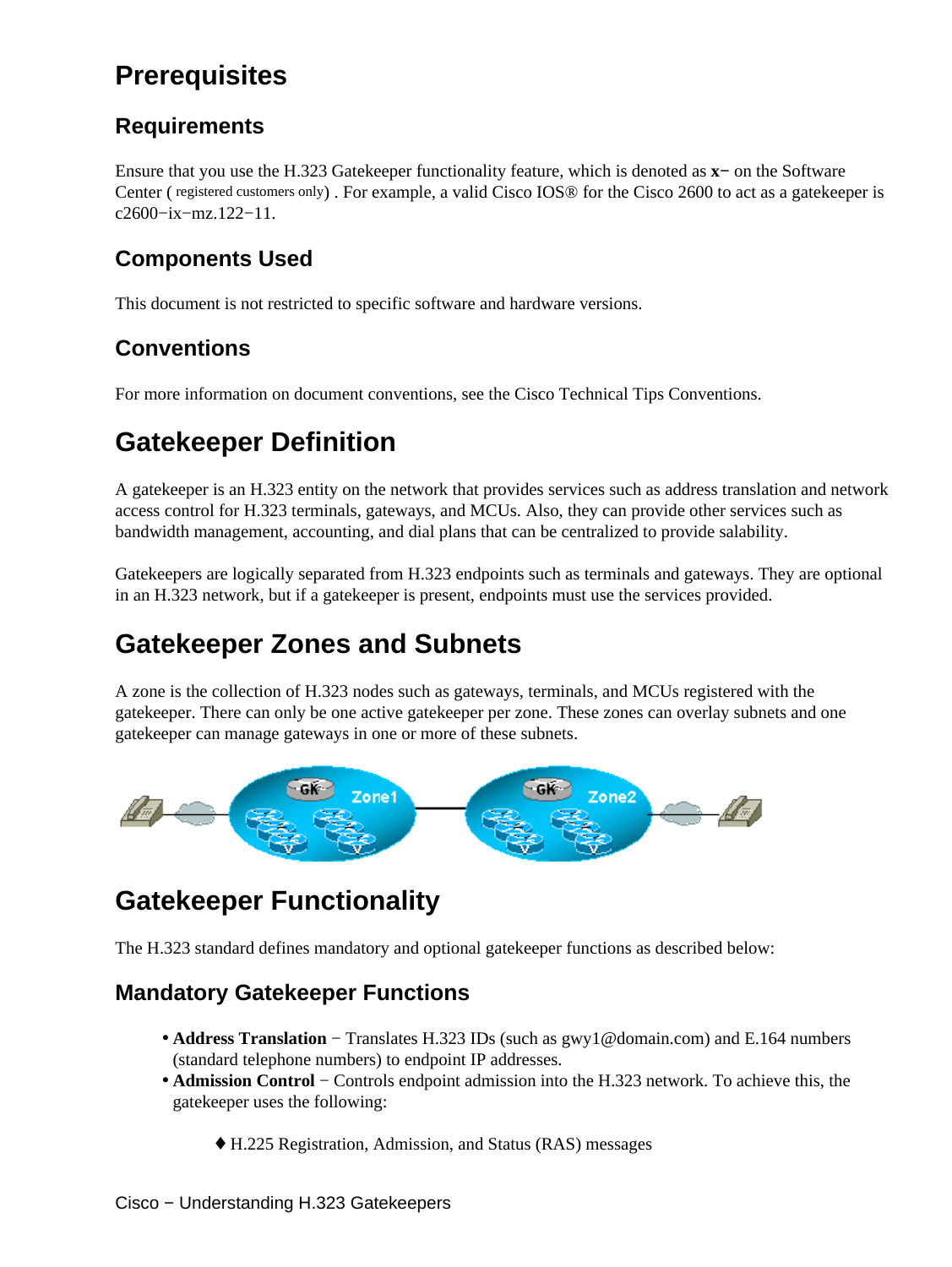For more information about RAS Signaling, see H.225 RAS Signaling: Gatekeepers and Gateways section.

- ♦ Admission Request (ARQ)
- ♦ Admission Confirm (ACF)
- ♦ Admission Reject (ARJ)
- **Bandwidth Control** − Consists of managing endpoint bandwidth requirements. To achieve this, the gatekeeper uses these H.225 RAS messages:
	- ♦ Bandwidth Request (BRQ)
	- ♦ Bandwidth Confirm (BCF)
	- ♦ Bandwidth Reject (BRJ)
- **Zone Management** − The gatekeeper provides zone management for all registered endpoints in the zone. For example, controlling the endpoint registration process.

#### <span id="page-3-0"></span>**Optional Gatekeeper Functions**

- **Call Authorization** − With this option, the gatekeeper can restrict access to certain terminals or gateways and/or have time−of−day policies restrict access.
- Call Management With this option, the gatekeeper maintains active call information and uses it to indicate busy endpoints or redirect calls.
- Bandwidth Management With this option, the gatekeeper can reject admission when the required bandwidth is not available.
- Call Control Signaling With this option, the gatekeeper can route call–signaling messages between H.323 endpoints using the Gatekeeper−Routed Call Signaling (GKRCS) model. Alternatively, it allows endpoints to send H.225 call−signaling messages directly to each other.

**Note:** Cisco IOS gatekeepers are Direct Endpoint Signaling based. They do not support GKRCS. See the Gatekeeper−Routed Call Signaling vs Direct Endpoint Signaling section of this document.

# <span id="page-3-1"></span>**H.323 Protocol Suite**

The H.323 protocol suite is split into three main areas of control:

- RAS (H.225) signaling
- Call Control/Call Setup (H.225)
- Media Control and Transport (H.245) signaling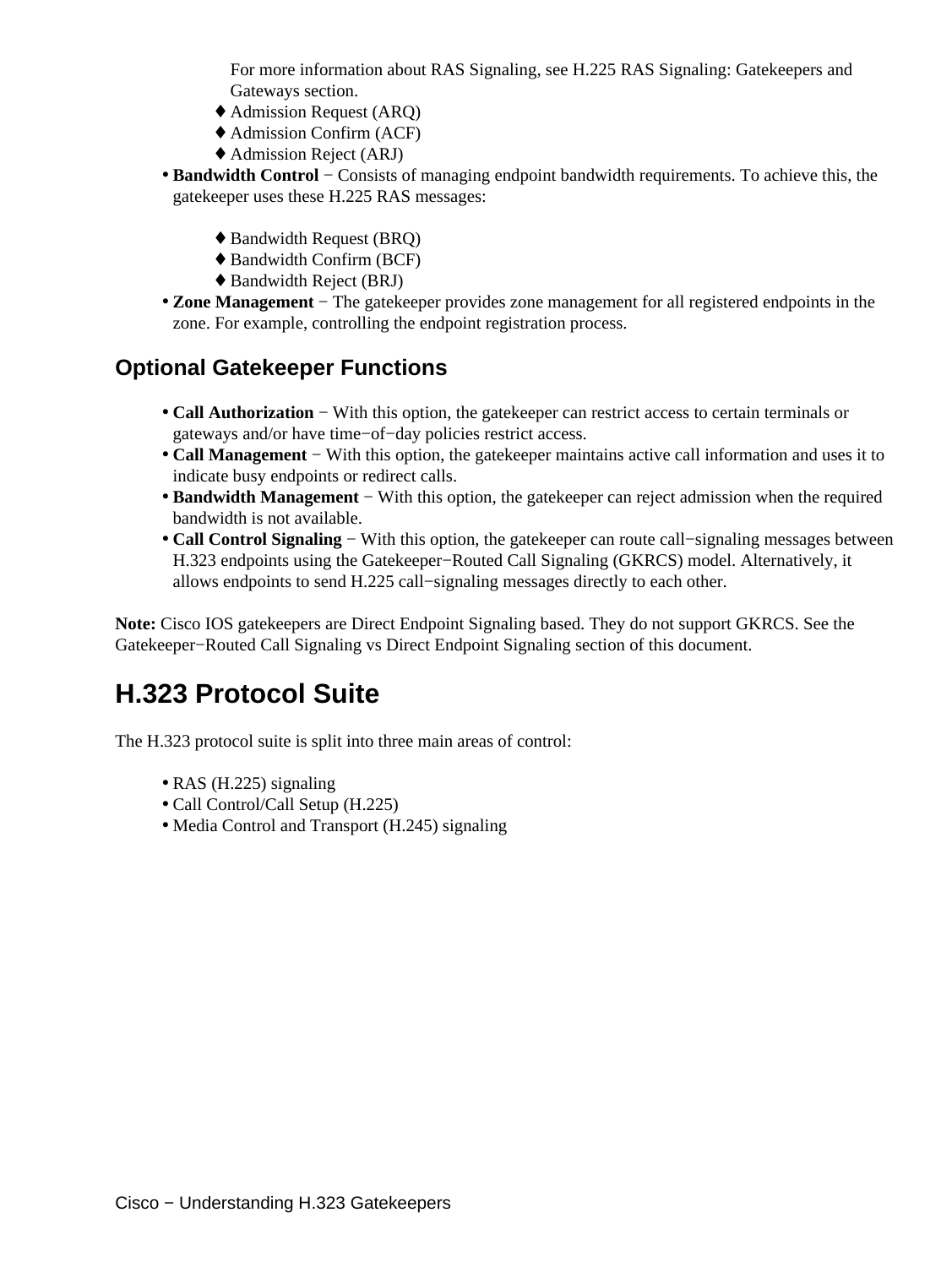

#### <span id="page-4-0"></span>**H.225 RAS Signaling**

RAS is the signaling protocol used between gateways and gatekeepers. The RAS channel is opened before any other channel and is independent of the call setup and media transport channels.

• RAS uses User Datagram Protocol (UDP) ports 1719 (H.225 RAS messages) and 1718 (unicast gatekeeper discovery).

For more detailed information, see the H.225 RAS Signaling: Gatekeepers and Gateways section of this document.

#### <span id="page-4-1"></span>**H.225 Call Control (Setup) Signaling**

H.225 call control signaling is used to setup connections between H.323 endpoints. The ITU H.225 recommendation specifies the use and support of Q.931 signaling messages.

A reliable (TCP) call control channel is created across an IP network on TCP port 1720. This port initiates the Q.931 call control messages for the purpose of connecting, maintaining, and disconnecting calls.

When a gatekeeper is present in the network zone, H.225 call setup messages are exchanged either via Direct Call Signaling or GKRCS. See the Gatekeeper−Routed Call Signaling vs Direct Endpoint Signaling section of this document for more information. The method chosen is decided by the gatekeeper during the RAS admission message exchange.

If no gatekeeper is present, H.225 messages are exchanged directly between the endpoints.

#### <span id="page-4-2"></span>**H.245 Media Control and Transport**

H.245 handles end−to−end control messages between H.323 entities. H.245 procedures establish logical channels for transmission of audio, video, data, and control channel information. It is used to negotiate channel usage and capabilities such as:

- flow control
- capabilities exchange messages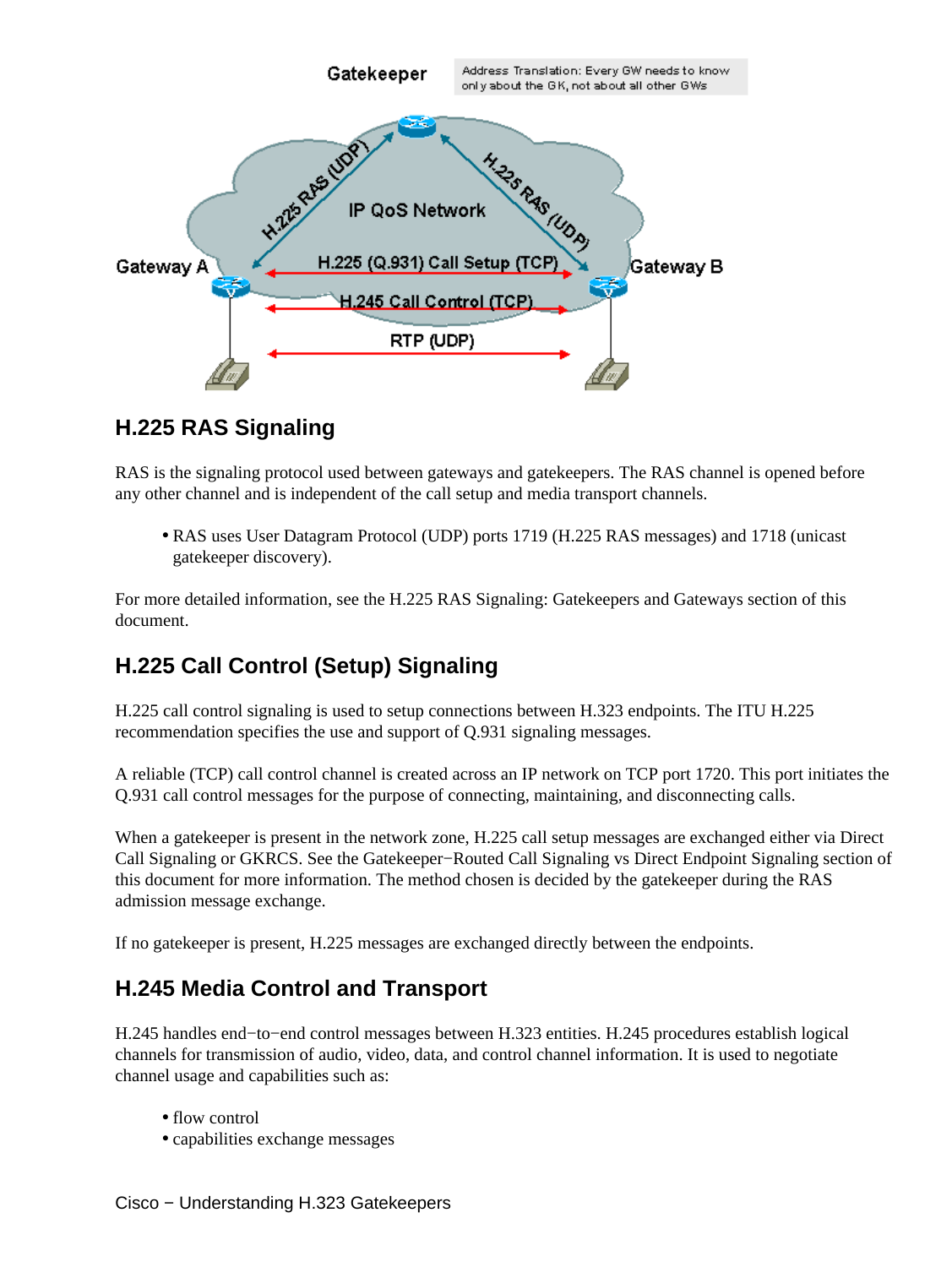A detailed explanation of H.245 is beyond the scope of this document.

<span id="page-5-0"></span>

**H.323 Protocol Suite Overview**

# <span id="page-5-1"></span>**H.225 RAS Signaling: Gatekeepers and Gateways**

## <span id="page-5-2"></span>**RAS Gatekeeper Discovery**

There are two processes by which H.323 terminals/gateways discover their zone gatekeepers:

- Unicast Discovery (manual method) Uses UDP port 1718. In this process, endpoints are configured with the gatekeeper IP address and can attempt registration immediately. The gatekeeper replies with a gatekeeper confirm (GCF) or gatekeeper rejection (GRJ) message.
- **Multicast Discovery (auto−discovery)** − Uses UDP multicast address 224.0.1.41. Auto discovery enables an endpoint to discover its gatekeeper through a multicast message. Because endpoints do not have to be statically configured for gatekeepers, this method has less administrative overhead. A gatekeeper replies with a GCF message or remains silent. A gatekeeper can be configured to respond only to certain subnets.

If a gatekeeper is not available, the gateway periodically attempts to rediscover a gatekeeper. If a gateway discovers the gatekeeper has gone off−line, it stops accepting new calls and attempts to rediscover a gatekeeper. Active calls are not affected.



The following table defines the RAS gatekeeper discovery messages: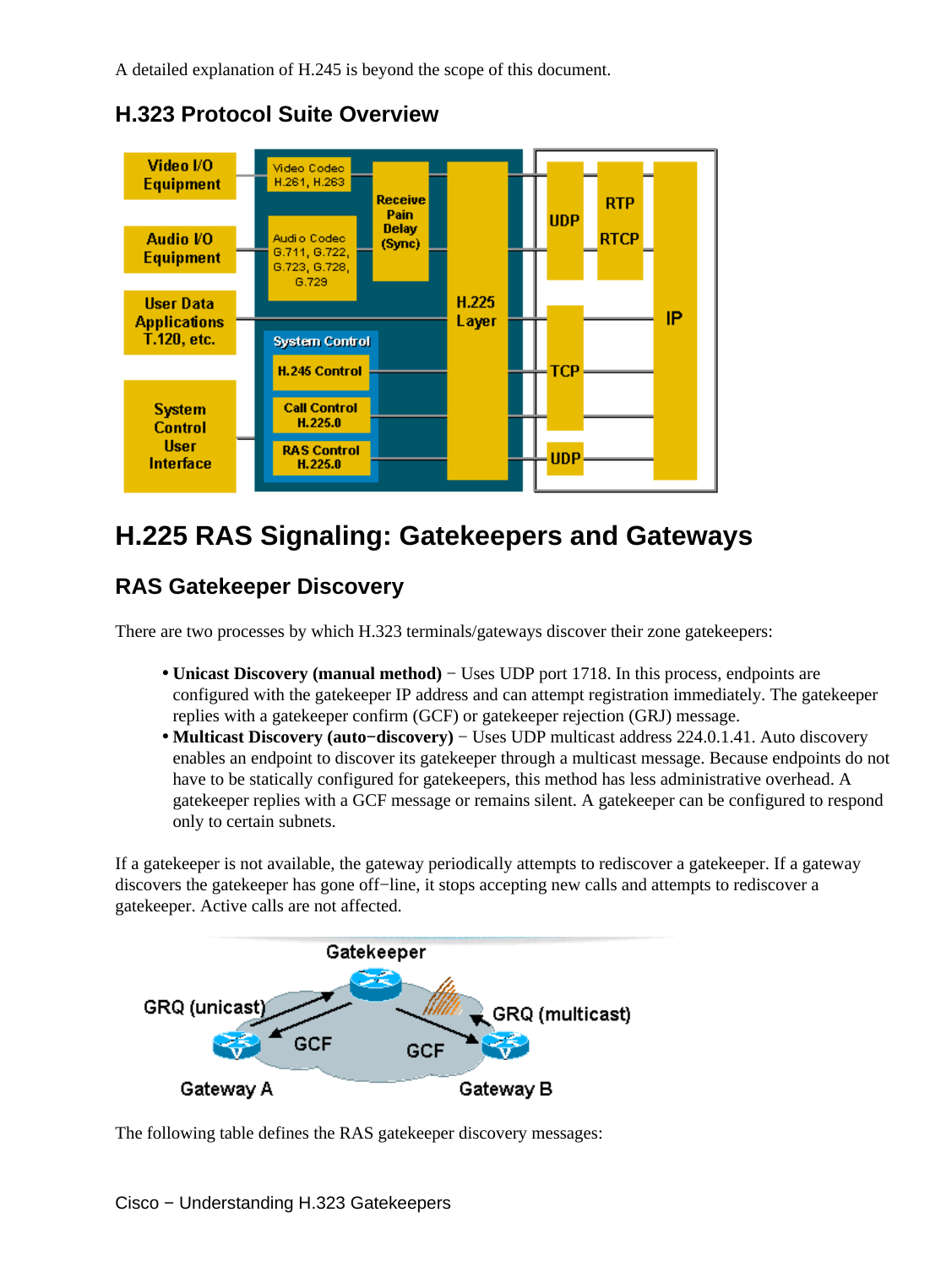| Gatekeeper Discovery               |                                                                                                                                                          |
|------------------------------------|----------------------------------------------------------------------------------------------------------------------------------------------------------|
| GRQ<br>(Gatekeeper_Request)        | Message sent by endpoint to                                                                                                                              |
| <b>GCF</b><br>(Gatekeeper_Confirm) | gatekeeper.<br>Reply from gate keeper to endpoint<br>indicating the transport address of the<br>gatekeener RAS channel                                   |
| <b>GRJ</b><br>(Gatekeeper_Reject)  | Reply from gate keeper to endpoint<br>rejecting the endpoint's request for<br>registration. Usually due to gateway or<br>gatekeeper configuration error. |

## <span id="page-6-0"></span>**RAS Registration and Unregistration**

Registration is the process by which gateways, terminals, and/or MCUs join a zone and inform the gatekeeper of their IP and alias addresses. Registration occurs after the discovery process. Every gateway can register with only one active gatekeeper. There is only one active gatekeeper per zone.

The H.323 gateway registers with an H.323 ID (email ID) or an E.164 address. For example:

- **EmailID (H.323 ID):** gwy−01@domain.com
- **E.164 Address:** 5125551212



The following table defines the RAS gatekeeper registration and unregistration messages:

| Gatekeeper Discovery      |                                                                          |
|---------------------------|--------------------------------------------------------------------------|
| <b>RRO</b>                |                                                                          |
| (Registration_Request)    | Sent from an endpoint to a                                               |
| RCF                       | gatekeeper RAS channel address.                                          |
| (Registration_Confirm)    | Reply from the gate keeper                                               |
| RRJ (Registration_Reject) | confirming endpoint registration.<br>Reply from the gatekeeper rejecting |
|                           | endpoint registration.                                                   |
| <b>URQ</b>                |                                                                          |
| (Unregister_Request)      | Sent from endpoint or gate keeper to                                     |
| UCF                       | cancel registration.                                                     |
| (Unregister_Confirm)      | Sent from endpoint or gate keeper to                                     |
| URJ (Unregister_Reject)   | confirm an unregistration.<br>Indicates that endpoint was not            |
|                           | preregistered with the gate keeper.                                      |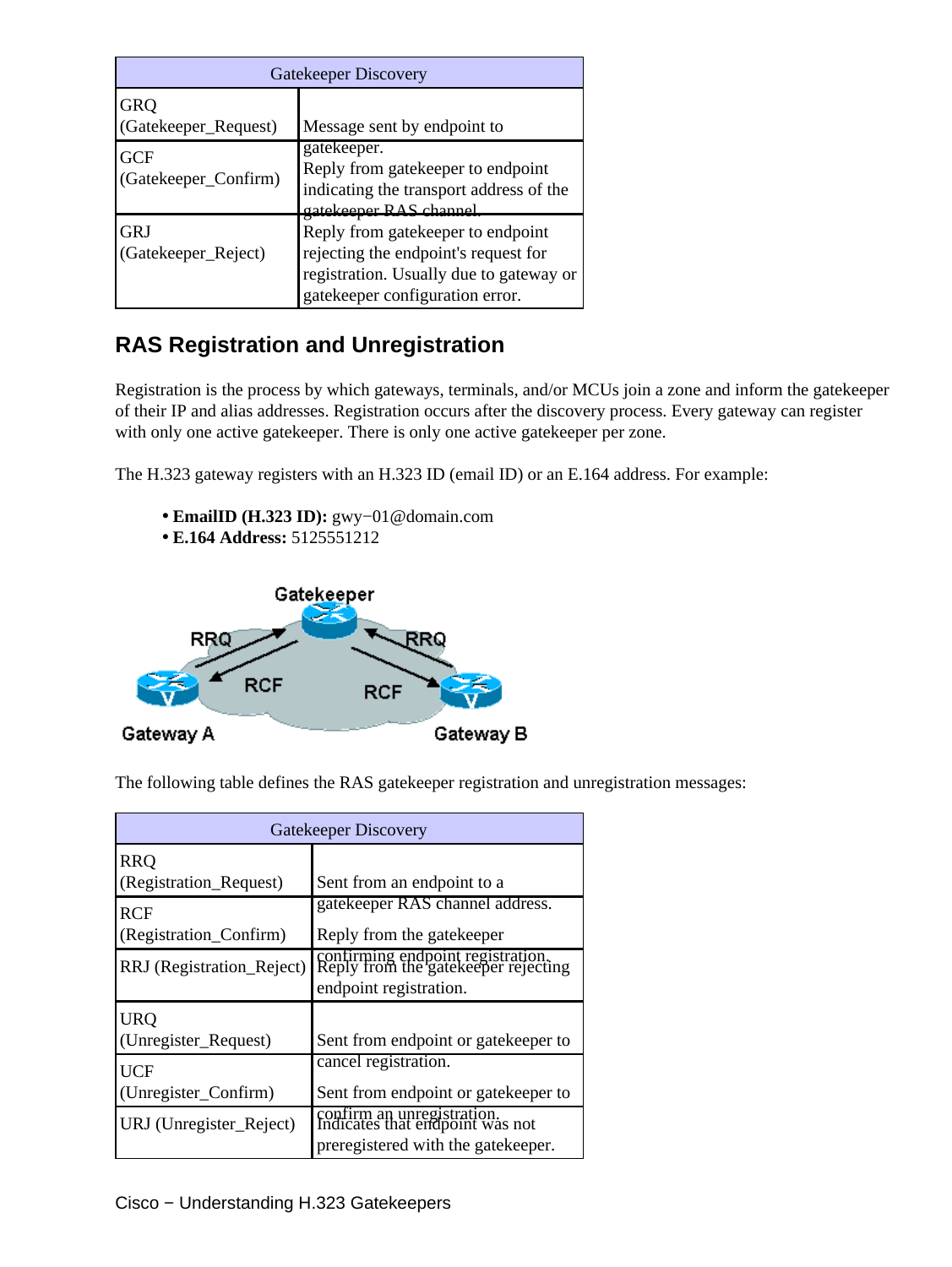## <span id="page-7-0"></span>**RAS Admissions**

Admission messages between endpoints and gatekeepers provide the basis for call admissions and bandwidth control. Gatekeepers authorize access to H.323 networks by confirming or rejecting an admission request.

The following table defines the RAS admission messages:

| <b>Admission Messages</b>                                       |                                                                                                                                                                                                                                                                                           |  |
|-----------------------------------------------------------------|-------------------------------------------------------------------------------------------------------------------------------------------------------------------------------------------------------------------------------------------------------------------------------------------|--|
| <b>ARQ</b><br>(Admission_Request)<br>ACF<br>(Admission_Confirm) | An attempt by an endpoint to initiate a<br>call.<br>An authorization by the gatekeeper to<br>admit the call. This message contains<br>the IP address of the terminating<br>gateway or gatekeeper and enables the<br>originating gateway to initiate call<br>control signaling procedures. |  |
| ARI<br>(Admission_Reject)                                       | Denies the endpoint's request to gain<br>access to the network for this particular                                                                                                                                                                                                        |  |

For more information see the Gatekeeper to Gateways Call Flow section.

#### <span id="page-7-1"></span>**RAS Endpoint Location**

Location Request messages are commonly used between inter−zone gatekeepers to get the IP addresses of different zone endpoints. The following table defines the RAS location request messages:

| <b>Location Request</b>          |                                                                                                                                                                                                                                                                                |  |
|----------------------------------|--------------------------------------------------------------------------------------------------------------------------------------------------------------------------------------------------------------------------------------------------------------------------------|--|
| <b>LRO</b><br>(Location_Request) | Sent to request the gate keeper contact<br>information for one or more E.164<br>addresses                                                                                                                                                                                      |  |
| <b>LCF</b><br>(Location_Confirm) | Sent by the gatekeeper and contains the<br>call signaling channel or RAS channel<br>address of itself or the requested<br>endpoint. It uses its own address when<br>GKRCS is used. It uses the requested<br>endpoint address when Directed Endpoint<br>Call Signaling is used. |  |
| LRJ<br>(Location_Reject)         | Sent by gate keepers that received an<br>LRQ for which the requested endpoint is<br>not registered or has unavailable<br>resources.                                                                                                                                            |  |

For more information refer to the Gatekeeper to Gateways Call Flow section.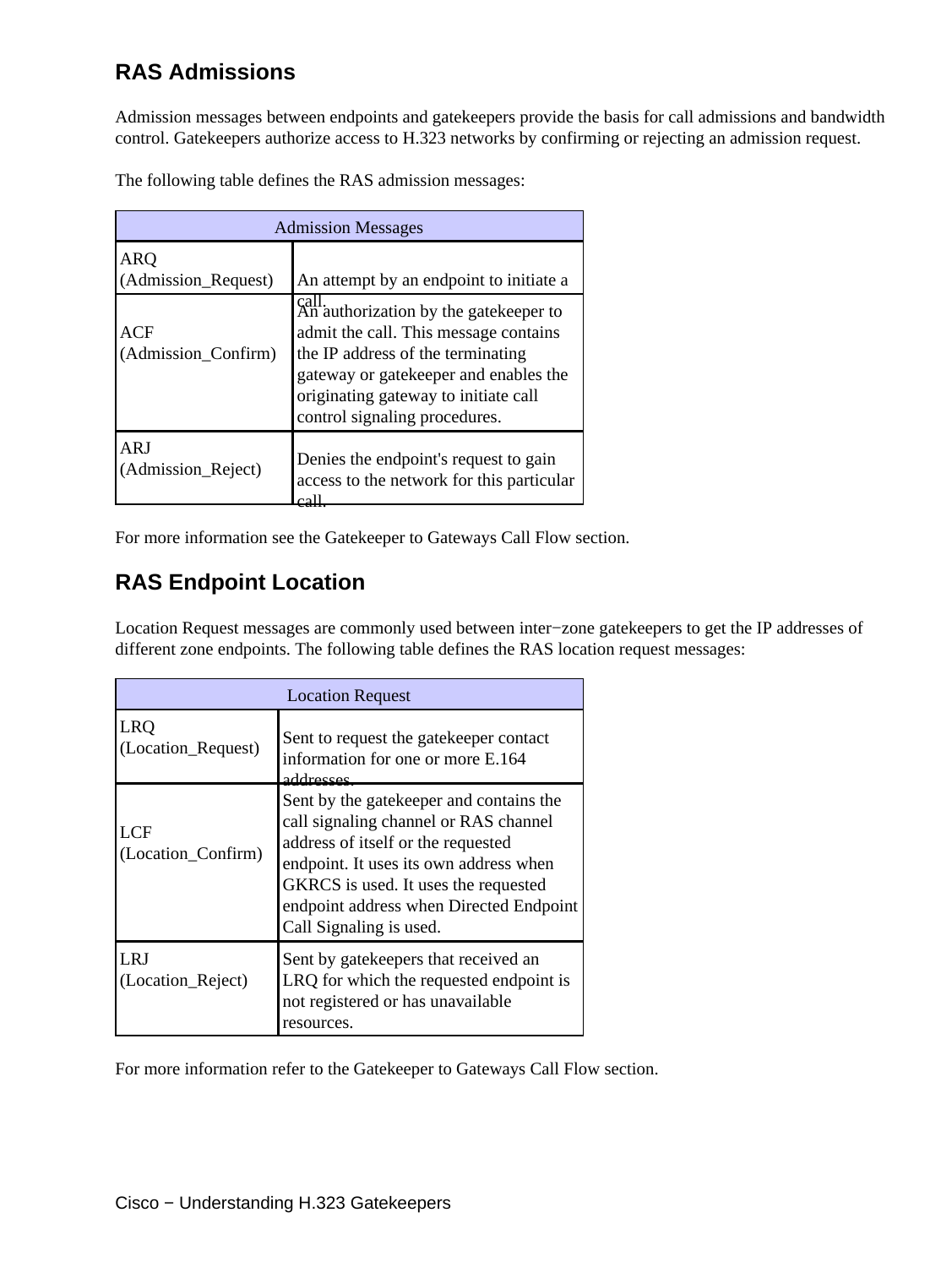## <span id="page-8-0"></span>**RAS Status Information**

The gatekeeper can use the RAS channel to obtain status information from endpoints. This can be used to monitor whether the endpoint is online or off−line. The following table defines the RAS status information messages:

| <b>Status Information</b>                      |                                                                                                                                                                                                                                                                           |  |
|------------------------------------------------|---------------------------------------------------------------------------------------------------------------------------------------------------------------------------------------------------------------------------------------------------------------------------|--|
| IRQ (Information_Request)                      | Sent from gatekeeper to<br>endpoint requesting<br>status.                                                                                                                                                                                                                 |  |
| <b>IRR</b><br>(Information_Request_Response)   | Sent from endpoint to<br>gatekeeper in response to<br>IRQ. This message is also<br>sent from endpoint to<br>gatekeeper if the<br>gatekeeper requests<br>periodic status updates.<br>The IRR is used by<br>gateways to inform the<br>gatekeeper about the<br>active calls. |  |
| IACK (Info_Request_Acknowledge)                | Used by the gate keeper to<br>respond to IRR messages.                                                                                                                                                                                                                    |  |
| <b>INACK</b><br>(Info_Request_Neg_Acknowledge) | Used by the gate keeper to<br>respond to IRR messages.                                                                                                                                                                                                                    |  |

## <span id="page-8-1"></span>**RAS Bandwidth Control**

Bandwidth control is initially managed through the Admission Messages (ARQ/ACF/ARJ) sequence. However, bandwidth can change during the call. The following table defines the RAS bandwidth control messages:

| <b>Bandwidth Control</b>                               |                                                                                                                                        |  |
|--------------------------------------------------------|----------------------------------------------------------------------------------------------------------------------------------------|--|
| <b>BRQ</b><br>(Bandwidth_Request)                      | Sent by the endpoint to the<br>gatekeeper requesting an<br>increase/decrease in call handwidth                                         |  |
| <b>BCF</b><br>(Bandwidth_Confirm)                      | Sent by the gate keeper confirming<br>acceptance of the bandwidth change<br>request                                                    |  |
| BRJ (Bandwith_Reject)                                  | Sent by the gate keeper rejecting<br>bandwidth change request.                                                                         |  |
| <b>RAI</b> (Resource<br><b>Availability Indicator)</b> | This is used by gateways to inform<br>the gatekeeper whether resources are<br>available in the gateway to take on<br>additional calls. |  |
| <b>RAC</b> (Resource<br><b>Availability Confirm)</b>   | Notification from the gatekeeper to<br>the gateway acknowledging                                                                       |  |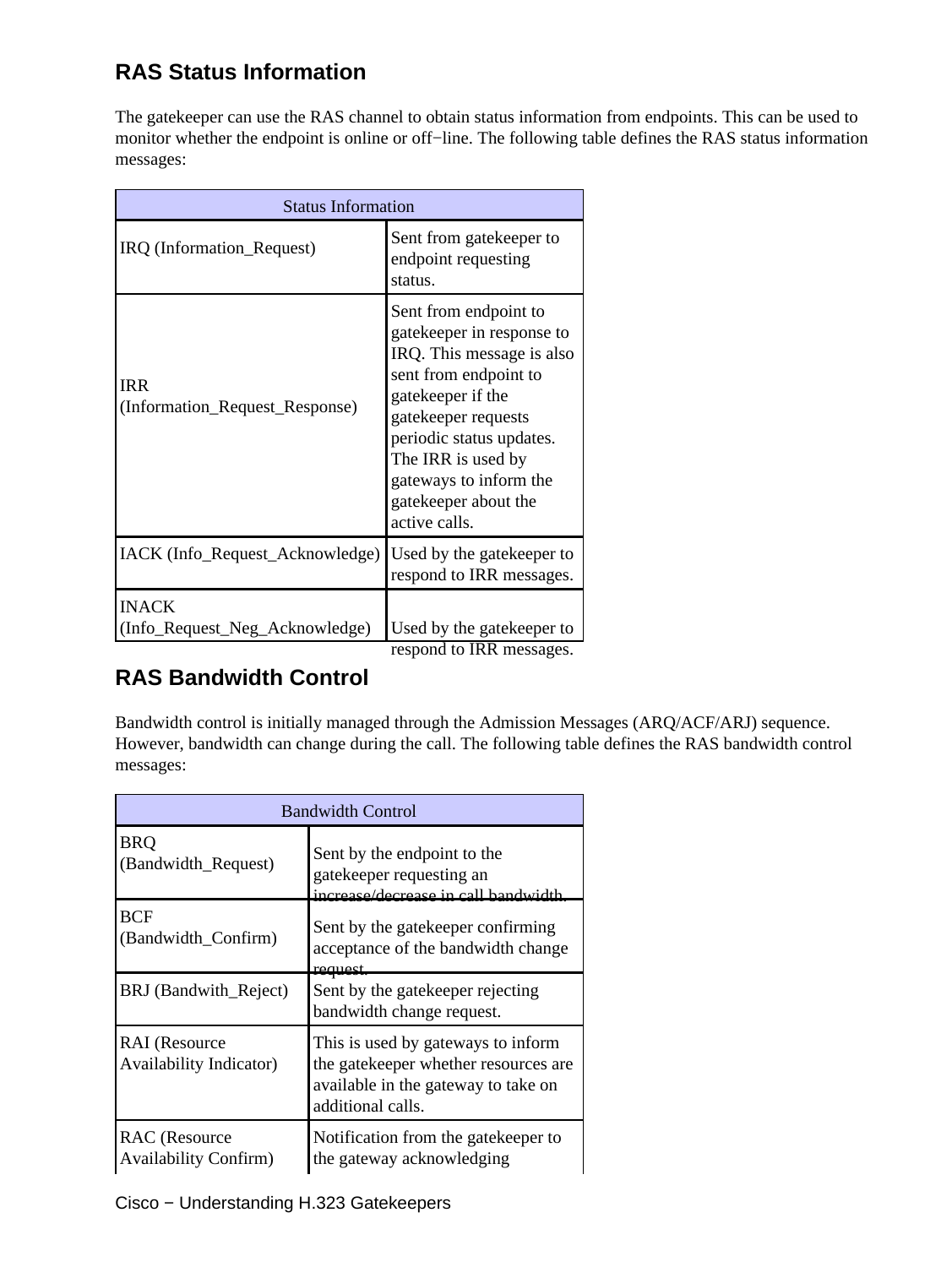For more information about RAI, refer to Understanding, Configuring, and Troubleshooting Resource Allocation Indication.

# <span id="page-9-0"></span>**Gatekeeper−Routed Call Signaling vs Direct Endpoint Signaling**

There are two types of gatekeeper call signaling methods:

- Direct Endpoint Signaling With this method, call setup messages are directed to the terminating gateway or endpoint.
- Gatekeeper–Routed Call Signaling (GKRCS) With this method, the call setup messages are directed through the gatekeeper.

**Note:** Cisco IOS gatekeepers are Direct Endpoint signaling based and do not support GKRCS.

The following diagram illustrates the differences between these two methods:



# <span id="page-9-1"></span>**Gatekeeper to Gateways Call Flow**

In the following sections, only Directed Call Signaling call flow scenarios are presented. Also, assume the gateways have already completed discovery and registration with their gatekeepers.

#### <span id="page-9-2"></span>**Intra−Zone Call Setup**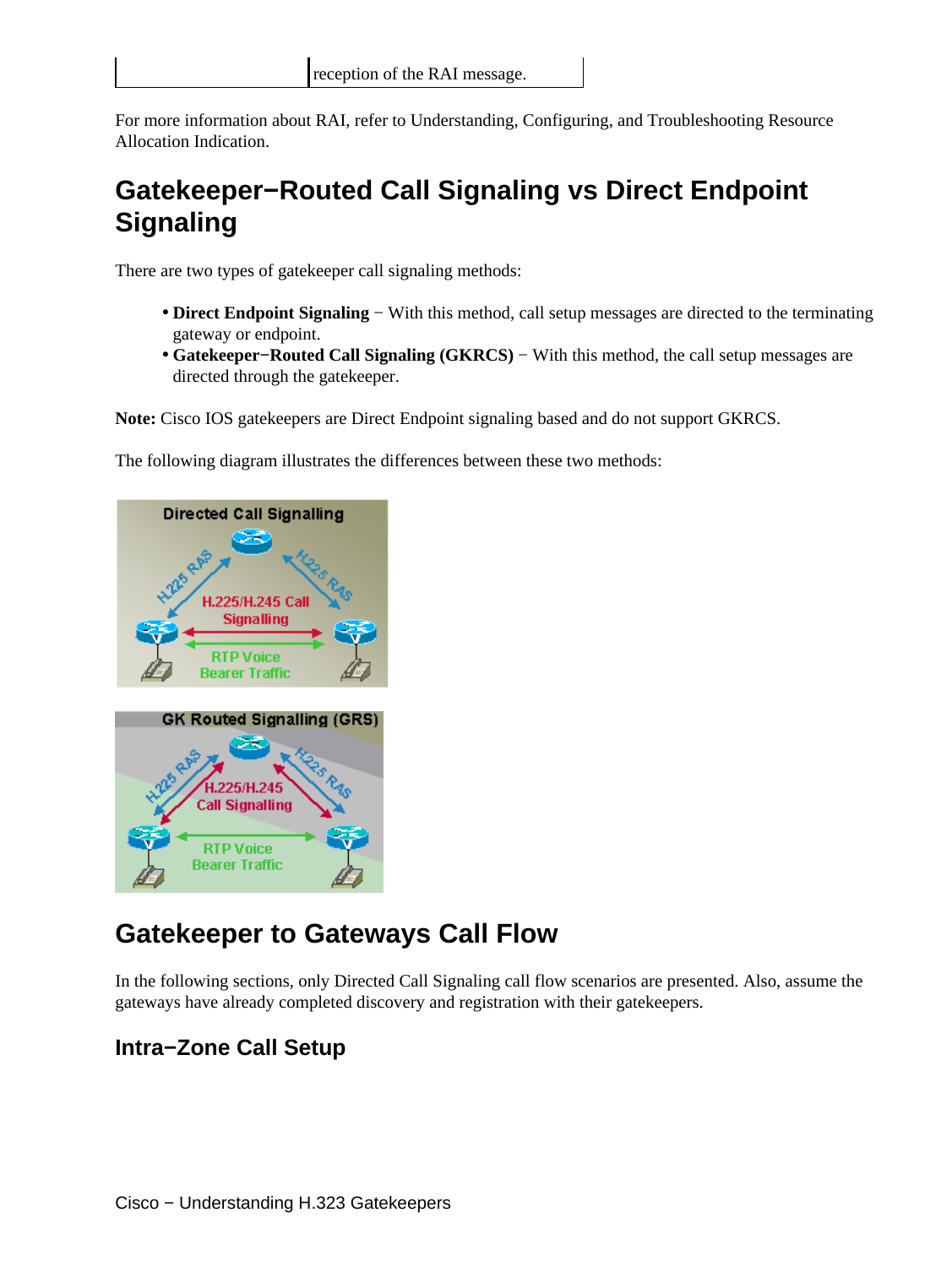

- 1) Terminal A dials the phone number 408-667-1111 for Terminal B
- 2) GWA sends GK1 an ARQ, asking permission to call Terminal B
- 3) GK1 does a look-up and finds Terminal B registered; returns an ACF with the IP address of GWB
- 4) GWA sends a Q.931 Call-Setup to GWB with Terminal B's phone number
- 5) GWB sends GK1 an ARQ, asking permission to answer GWA's call
- 6) GK1 returns an ACF with the IP address of GWA
- 7) GWB sets up a POTS call to Terminal B at 408-667-1111
- 8) When Terminal B answers, GWB sends Q.931 Connect to GWA
- 9) GWs sends IRR to GK after call is setup

#### **Inter−Zone Call Setup**

<span id="page-10-0"></span>

## <span id="page-10-1"></span>**Inter−Zone Call Setup with a Directory Gatekeeper**

A major functionality of gatekeepers is to keep track of other H.323 zones and forward calls appropriately. When many H.323 zones are present, gatekeeper configurations can become administratively intensive. In such large VoIP installations it is possible to configure a centralized directory gatekeeper that contains a registry of all the different zones and coordinates LRQ−forwarding processes. With directory gatekeepers, no full mesh is needed between inter−zone gatekeepers.

**Note:** A directory gatekeeper is not an industry standard, but is a Cisco implementation.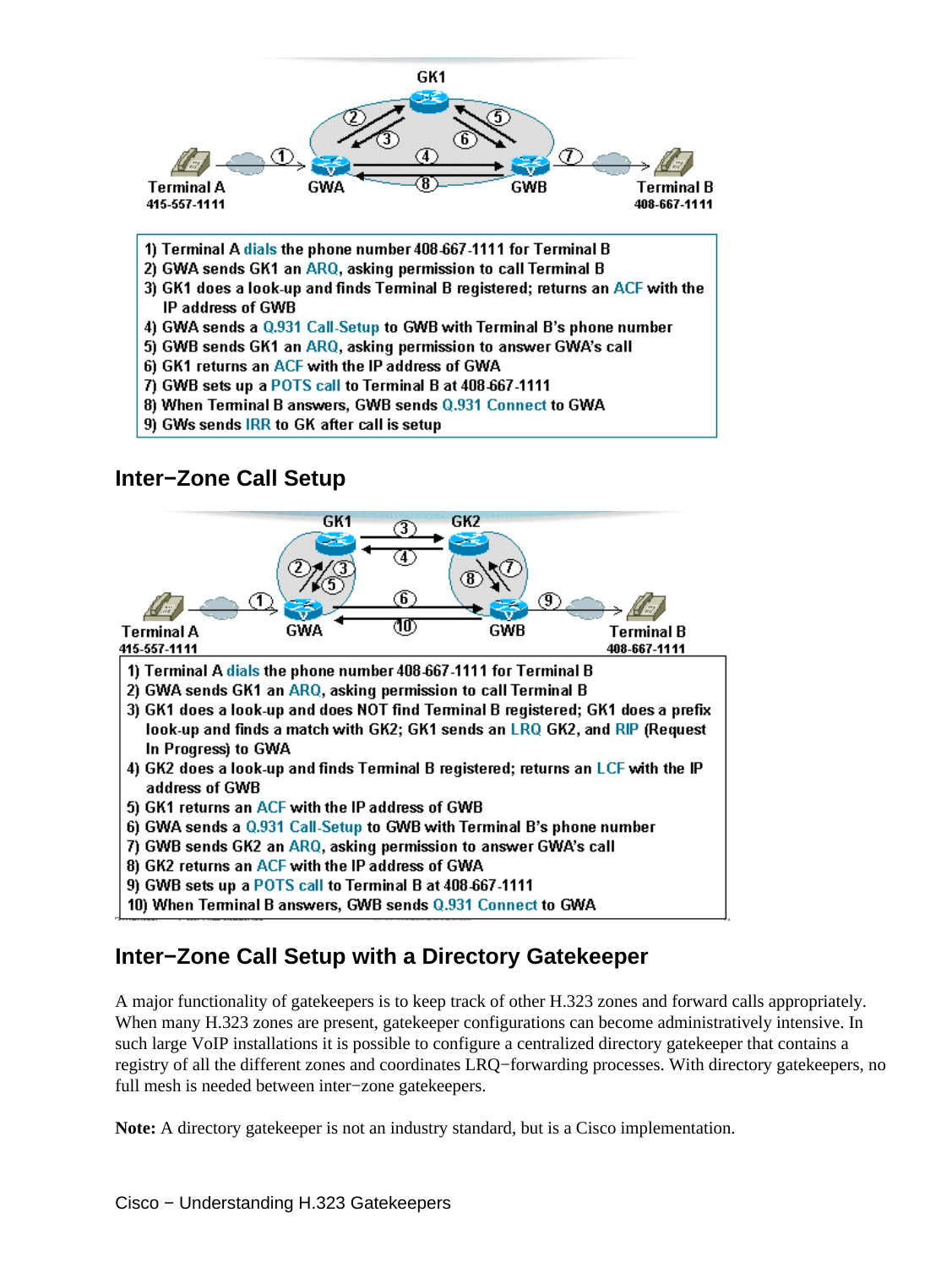For more information see the H.323 Network Scaling with Gatekeepers section.



- 1) Terminal A dials the phone number 408-667-1111 for Terminal B
- 2) GWA sends GK1 an ARQ, asking permission to call Terminal B
- 3) GK1 does a look-up and does NOT find Terminal B registered; GK1 does a prefix look-up and finds a wildcard match with Dir-GK; GK1 sends LRQ to Dir-GK, and RIP to GWA
- 4) Dir-GK does a prefix look-up and finds GK2; Forwards the LRQ to GK2
- 5-11) Same as steps 4-10 in previous scenario

#### **Proxy−Assisted Call Setup**

<span id="page-11-0"></span>

#### <span id="page-11-1"></span>**Call Disconnect**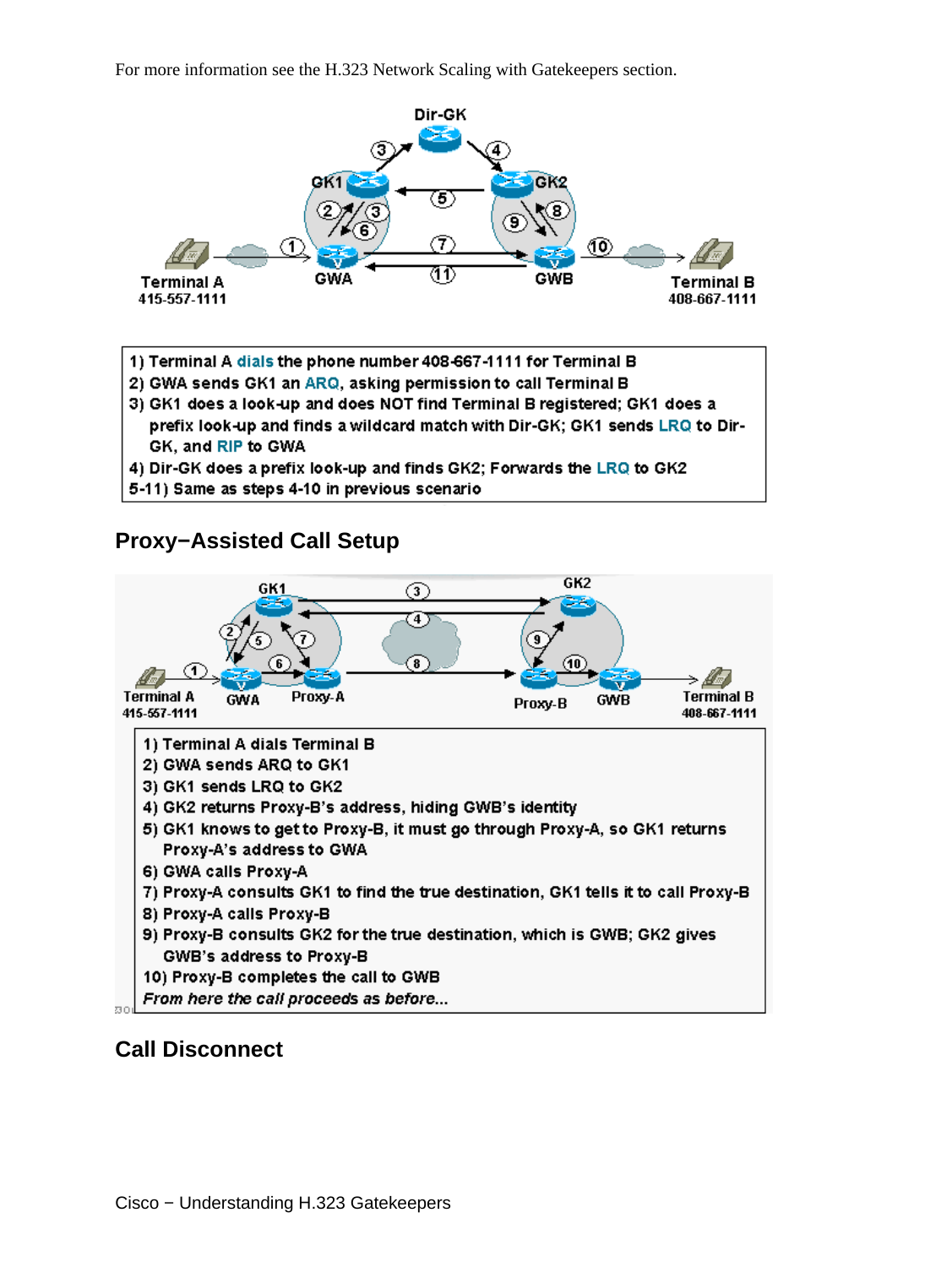

Terminals A and B are in active conversation...

- 1) Terminal B hangs up
- 2) GWB sends DRQ to GK2, disconnecting the call between Terminals A and B. A DCF is received some time later.
- 3) GWB sends a Q.931 Release Complete to GWA
- 4) GWA sends DRQ to GK1, disconnecting the call between Terminals A and B. A DCF is received some time later.
- 5) GWA signals a call disconnect to the voice network (the mechanism differs depending on the trunk used on GWA. If it is a phone set (FXS), then there is no mechanism to signal the disconnect.

# <span id="page-12-0"></span>**H.323 Network Scaling with Gatekeepers**

The following diagram illustrates the concept of VoIP Network scaling with gatekeepers and directory gatekeepers:



<span id="page-12-1"></span>**H.225 RAS Protocol Elements Table**